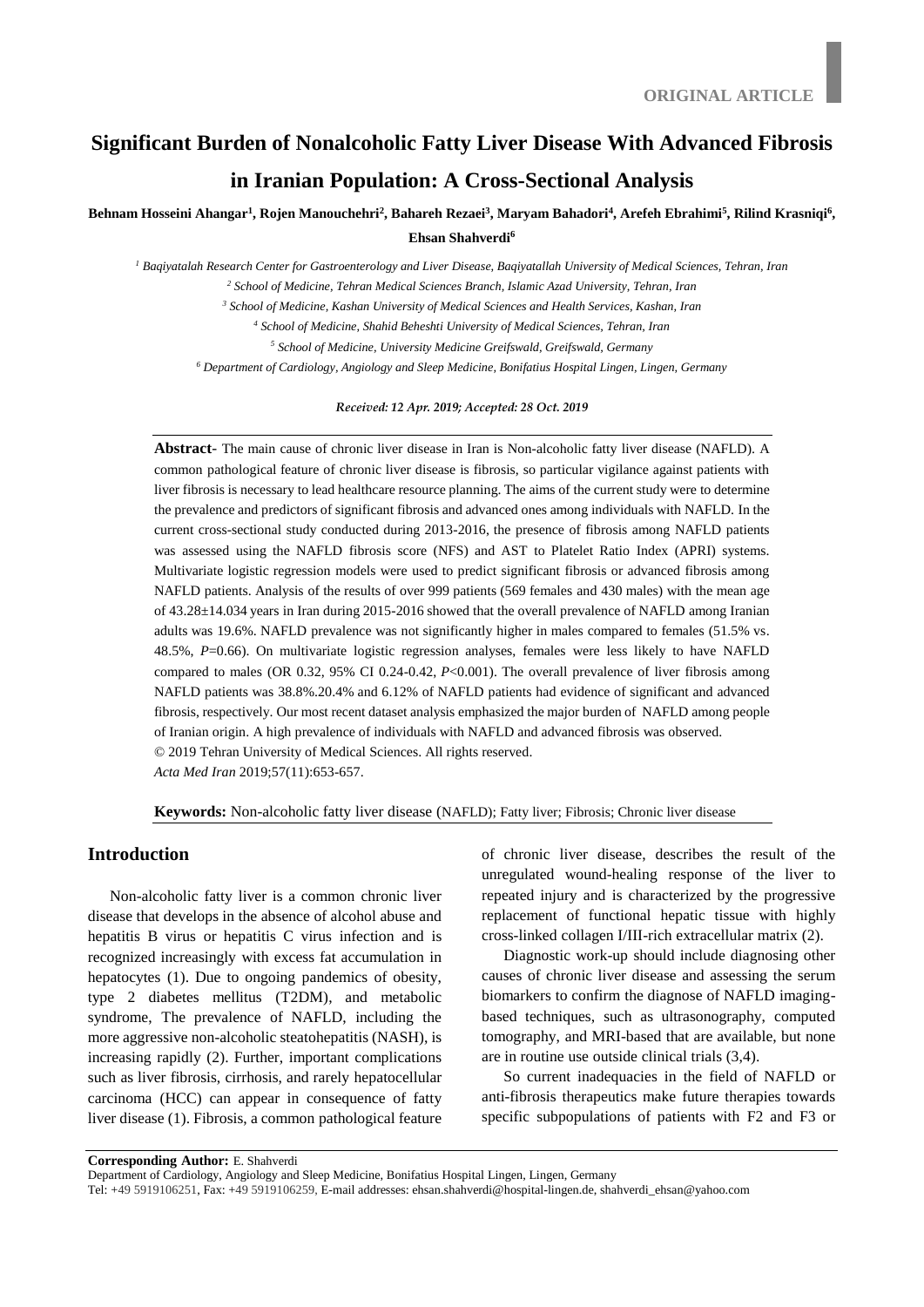greater disease. Our study focused on the prevalence of both significant and advanced fibrosis predictors among individuals with NAFLD, which may help the development of risk stratification models to identify highrisk patients early. Furthermore, mitigating the long-term risk of disease progression will achieve by implementing preventive care (6).

The aims of the current study were to determine the prevalence and predictors of significant and advanced fibrosis among adults with NAFLD.

## **Materials and Methods**

The current cross-sectional study aimed to provide an updated estimation of the national prevalence of nonalcoholic fatty liver disease (NAFLD) among adults (age  $\geq$ 18) in the general Iranian population and also to determine the prevalence of significant and advanced fibrosis in NAFLD patients conducted after receiving the ethics approval and patient informed consent in the period of 2013-2016. This study was conducted by the health and nutrition center of the Taleghani Educational Hospital, Tehran, Iran.

A total of 245 patients were initially enrolled in the study. NAFLD was defined based on previous published studies definitions (5-7). They had a fatty liver disease which was diagnosed by the physician meets the following criteria:

- 1) Elevated Alanine aminotransferase(ALT) (ALT >20 U/L in women, ALT >30 U/L in men) and AST may rise
- 2) Increased echogenicity on UltraSonography

The subjects meet the following criteria were excluded from the study:

- 1) Alcohol consumption of more than 210 gr/week for men and more than 140 gr/week for women
- 2) Any liver disease with other etiology such as Viral Hepatitis, Autoimmune Hepatitis, Drug-Induced Hepatitis and Decompensate cirrhosis

A 10-year-experienced gastroenterologist examined the health status of nationally representative samples with data collected via both self-report questionnaires and physical examinations. Body Mass Index (BMI) with the following categories was calculated for each of participants (Using Formula: BMI=weight (Kg)/Height (m)<sup>2</sup>): BMI 19-25.0 kg/m2 (normal BMI) and BMI $\geq$  25.0 kg/m2 (overweight and obesity class I, II and III). The estimated prevalence of significant or advanced fibrosis among NAFLD patients was reported as percentages (%)

and frequencies (N).

Before answering the questionnaire, individuals were asked to sign an informed consent. All of the personal information remained anonymous.

#### **NAFLD fibrosis score**

The presence of fibrosis among NAFLD patients was assessed by NAFLD fibrosis score (NFS) and AST to Platelet Ratio Index (APRI) systems, which are recommended by the American Association for the Study of Liver Diseases (AASLD), American College of Gastroenterology (ACG), and the American Gastroenterological Association (AGA) (8). The NAFLD Fibrosis score is a non-invasive scoring system based on several laboratory tests, which helps to estimate the amount of scarring in the liver. This score only has been studied in NAFLD. The presence of the score above 0.676 in patients with a NAFLD fibrosis can demonstrate the high accuracy of advanced liver fibrosis diagnosis. In patients with a NAFLD fibrosis score below -1.455, advanced liver fibrosis can be excluded with high accuracy. An APRI score with> 0.7 cut-off point was used to define significant fibrosis (9).

## **Ethical consideration**

This research study followed the tenets of the Declaration of Helsinki, and written informed consent was obtained from all patients. The study was approved by our Institutional Review Board.

#### **Statistical analysis**

Multivariate logistic regression models were used to predict significant or advanced fibrosis among NAFLD patients. According to our hypotheses, clinical variables expected to affect the prevalence of fibrosis among NAFLD patients were included in the model, and we focused on the variables which were interested in evaluating. The final multivariate model included adjustments for age, gender, Body Mass Index (BMI), and presence of diabetes mellitus. Results are given as odds ratios (OR) and 95% confidence intervals (CI). A *P* of less than 0.05 considered statistically significant.

## **Results**

Results of analyzing over 999 patients (569 females and 430 males) with the mean age of 43.28±14.034 years showed an overall prevalence of 19.6% for NAFLD among Iranian adults.

NAFLD prevalence was none-significantly higher in males compared to females (51.5% vs. 48.5%, *P*=0.66).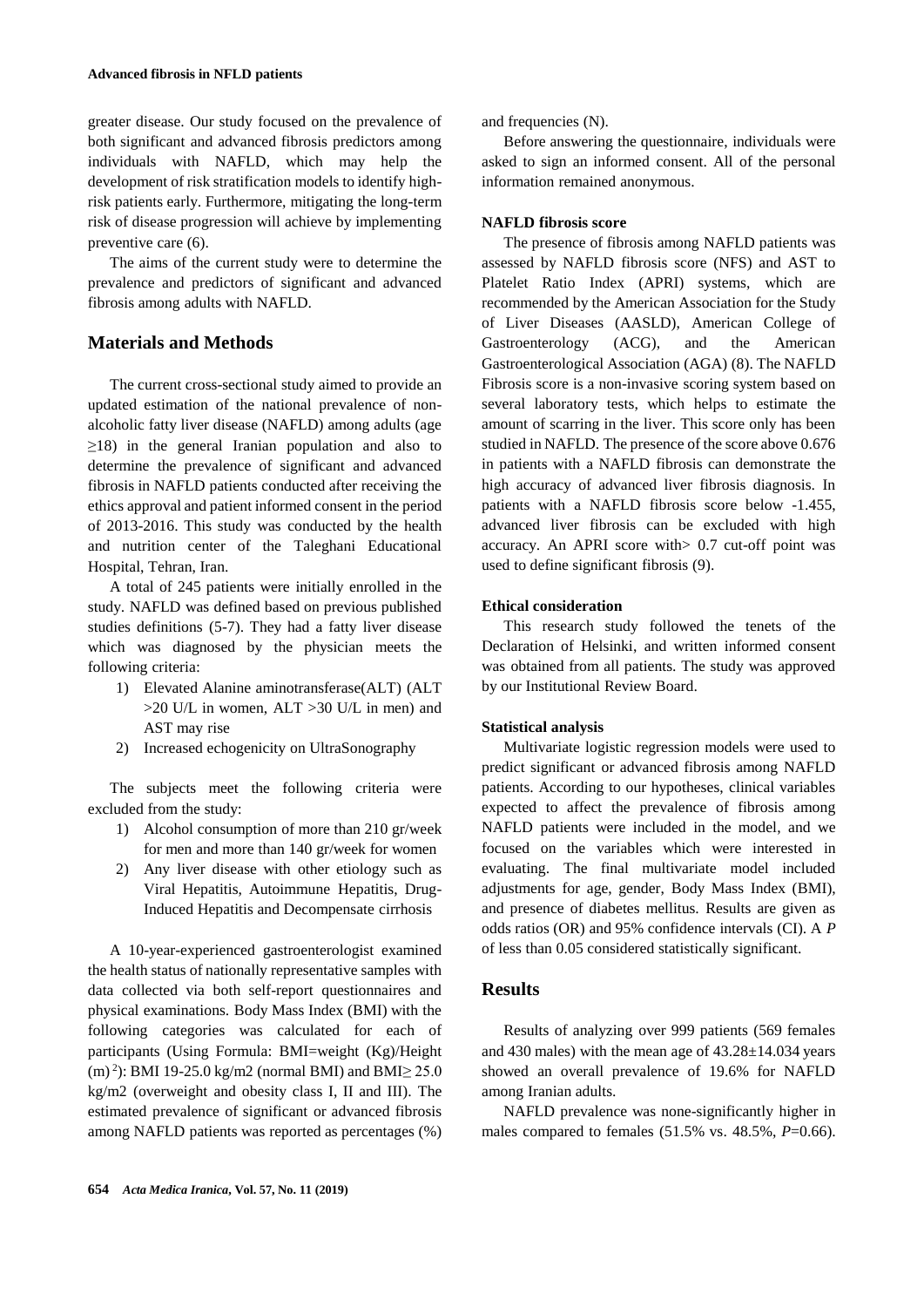On multivariate logistic regression analyses, females were less likely to have NAFLD compared to males (OR 0.32, 95% CI 0.24-0.42, *P*<0.001)

Increasing age was inversely associated with increasing NAFLD prevalence age <40: 47.7% vs. age 40-59: 44.1% vs. age 60 and over: 8.2%, *P*<0.001)

The grade of fatty liver Distribution revealed 59 (30.1%), 75 (38.2%), and 35(17.8%) of patients had the grade I, II, and III respectively (*P*=0.001).

One hundred and one (82.1%) of the NAFLD patients were reported positive for diabetes mellitus. Presence of diabetes (82.1% vs. 16.35%, *P*<0.001) was significantly associated with a higher prevalence of NAFLD.

The majority of NAFLD patients were determined to have a normal BMI (83.1% vs. 15.3%, *P*<0.001). Compared to patients with normal BMI (BMI <25 kg/m<sup>2</sup>), those with BMI  $\geq 25$  kg/m<sup>2</sup>, overweight patients and obesity class I, II and III, had a significantly higher prevalence of NAFLD. The presence of BMI≥ 25 kg/m2 and diabetes were all independently associated with higher odds of having NAFLD.

The mean current body size of participants was 6.93±2.038.

## **Prevalence of significant and advanced fibrosis in NAFLD patients**

The overall prevalence of liver fibrosis among NAFLD patients was 38.8%. The presence of fibrosis among NAFLD patients was determined by NAFLD fibrosis score (NFS) and APRI scoring systems. While assessing for significant (F2 or greater) or advanced fibrosis (F3 or greater) by NFS score and APRI score, 20.4% and 6.12% of NAFLD patients showed evidence of significant and advanced fibrosis, respectively. Males with NAFLD were more likely to have significant and advanced fibrosis compared to females (62.5%% vs. 37.5%%, *P*=0.15).

In patients with significant and advanced fibrosis altogether, 92.5% were with BMI $\geq$  25 kg/m2 (27.5%, 12.5%, 7.5%, and 45% were overweight, obesity class I, II, and III, respectively). Twenty-seven of total patients with significant and advanced fibrosis were reported. Significant associations with odds of NAFLD-SF were observed based on BMI and presence of diabetes (*P*<0.001 and *P*=0.001 respectively)

### **Discussion**

According to the most recent data, the supposed NAFLD prevalence among Iranian adults is 19.6% which represents about 15.6 million individuals (the recent report of Statistical Center of Iran, presented on Wednesday government meeting, showed that the country's population is 79, 926, 270, with 51 percent men and 49 percent women). Among individuals with NAFLD, we observed an overall prevalence of liver fibrosis 38.8%, representing 6.05 million individuals. 20.4% prevalence of F2 or greater fibrosis (significant fibrosis), representing 3.9 million individuals and 6.12% prevalence of F3 or greater fibrosis (advanced fibrosis), representing 1.1 million individuals were observed.

Our current estimation of NAFLD prevalence in comparison with some systematic reviews and other types of studies -estimating NAFLD prevalence nearly 100 million adults in the US-showed a lower rate of prevalence (10-14). Comparing with national studies also confirmed the lower prevalence of NAFLD in our current study (15-18).

The lower prevalence of NAFLD in our study may partly be due to our intransigent definition of NAFLD. Comparing our methodology definition of NAFLD (the presence of abnormal ALT) to US definition (confirmation after excluding other etiologies of chronic liver disease including viral and autoimmune hepatitis, drug-induced hepatitis, and decompensated cirrhosis) can clarify the prevalence differences. Nevertheless, even without the conservative definition of NAFLD, our recent study demonstrates and presents the considerable burden of NAFLD on the healthcare system.

Nowadays, NAFLD is known as a cause of chronic liver disease. Furthermore, based on recent studies, NAFLD should be considered as a leading cause of hepatocellular carcinoma and end-stage liver disease, which need liver transplantation  $(6, 19-21)$ .

This burden of NAFLD as a public health concern has a remarkable effect on patient quality of life as well as the economic status of the health care system (22,23). According to the results of a recent study in Iran, the total costs for non-alcoholic fatty liver alone exceeded 1 billion PPP\$ per year among the Iranian adult urban population (24).

In our recent study, we evaluated fibrosis stages by two commonly employed serology-based scoring systems, including APRI and NFS, which are commonly employed evaluation tools that can be easily applied. All these scoring systems have various performance characteristics. While the mentioned scoring systems were used for fibrosis assessment, APRI predicts the prevalence of significant fibrosis (F2 or greater), whereas NFS predicts the prevalence of advanced fibrosis (F3 or greater). Furthermore, both significant and advanced fibrosis was assessed in the current study to provide a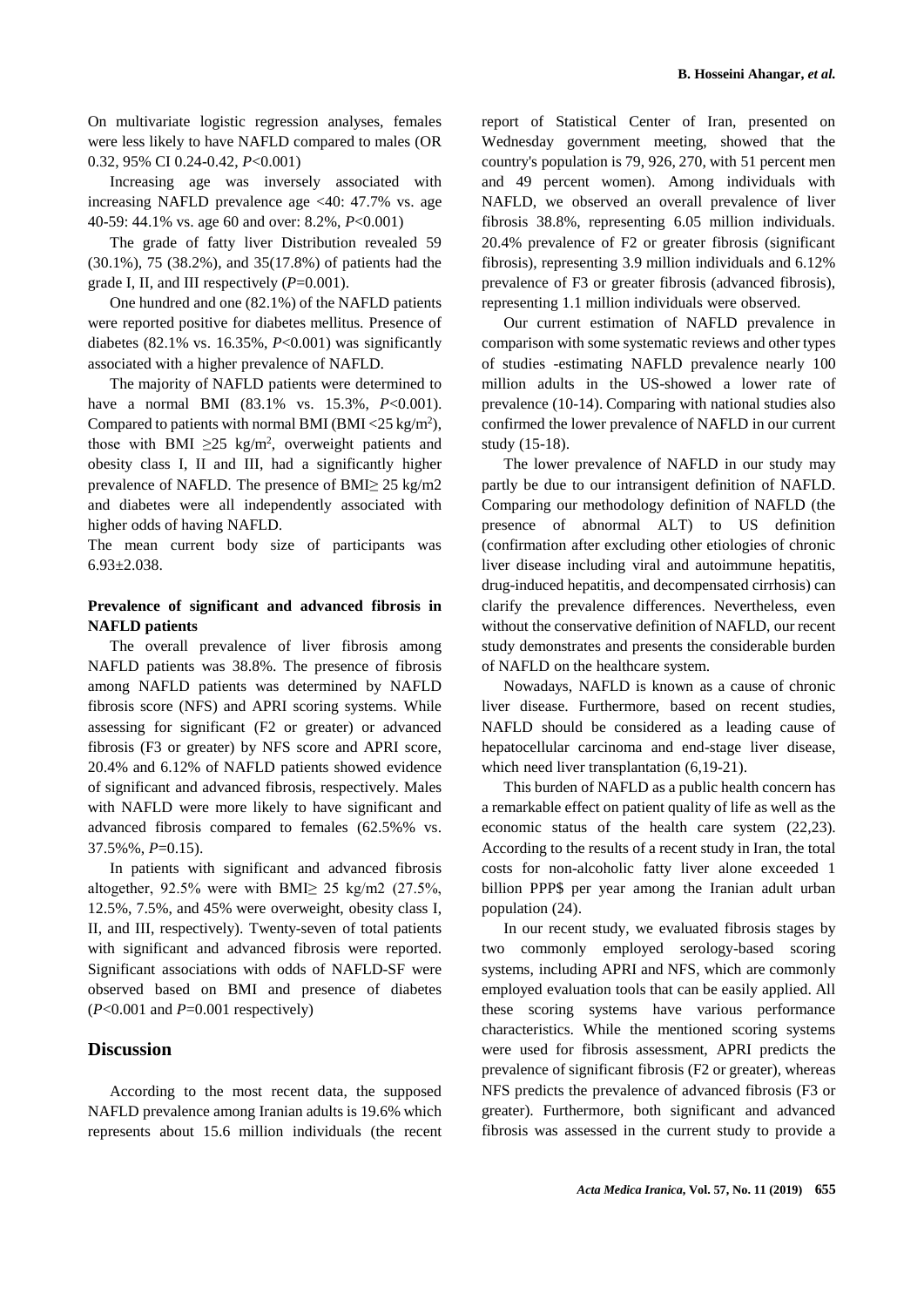more accurate evaluation of disease burden.

Individuals with NAFLD-Advanced fibrosis represent a much smaller, howbeit higher risk group that would be prioritized for any therapeutics which becomes available targeting NAFLD or fibrosis pathways and NAFLD-significant fibrosis patients would show a larger group that should be treated to prevent disease progression to advanced fibrosis or cirrhosis.

Liver transplantation is known as the primary curative option for cirrhosis and hepatocellular Carcinoma. Based on observed epidemiological trends, because of death or becoming too ill as a result of the imbalance between the number of liver receivers and the number of donor organs, NAFLD individuals concern about liver transplantation. Therefore, many patients removed from the liver transplant waitlist (25).

Regardless of lacking methods for assessing fibrosis, it's important to highlight the increased risk of NAFLD, significant, and advanced fibrosis with increasing BMI of ≥30 kg/m2 and diabetes. According to these observations, the integrity of the metabolic syndrome and NAFLD associated evidence was confirmed and remarked the importance of optimizing the management of these risk factors in order to reduce the risk of progressing disease among NAFLD patients (11,26-28).

Considering the cross-sectional nature of the recent study design, our current study only provides evidence of NAFLD and NAFLD with advanced fibrosis prevalence and can only establish associations with respect to risk predictions.

Despite the limitations, with the help of the most recently updated dataset, which provides vital epidemiological observations regarding NAFLD in Iran, we deduced the outlook that NAFLD will become the leading etiology of chronic liver disease in the near future in our country.

In conclusion, our most recent dataset analyzing emphasized the major burden of NAFLD among people of Iranian origin. So high prevalence of individuals with NAFLD and also advanced fibrosis is estimating. Lack of facilities to administrate various methods for assessing fibrosis made us represent some risk factors of NAFLD, such as obesity and diabetes, which seemed to increase the risk of NAFLD and fibrosis among patients with NAFLD.

# **References**

- 1. Björnsson E, Angulo P. Non-alcoholic fatty liver disease. Scand J Gastroenterol 2007;42:1023-30.
- 2. Muddu AK, Guha IN, Elsharkawy AM, Mann DA.

Resolving fibrosis in the diseased liver: translating the scientific promise to the clinic. Int J Biochem Cell Biol 2007;39:695-714.

- 3. Neuschwander‐Tetri BA, Caldwell SH. Non-alcoholic steatohepatitis: summary of an AASLD Single Topic Conference. Hepatology 2003;37:1202-19.
- 4. Wieckowska A, McCullough AJ, Feldstein AE. Noninvasive diagnosis and monitoring of non-alcoholic steatohepatitis: present and future. Hepatology 2007;46:582-9.
- 5. Younossi ZM, Otgonsuren M, Venkatesan C, Mishra A. In patients with non-alcoholic fatty liver disease, metabolically abnormal individuals are at a higher risk for mortality while metabolically normal individuals are not. Metabolism 2013;62:352-60.
- 6. Younossi ZM, Stepanova M, Afendy M, Fang Y, Younossi Y, Mir H, et al. Changes in the prevalence of the most common causes of chronic liver diseases in the United States from 1988 to 2008. Clin Gastroenterol Hepatol 2011;9:524-30.
- 7. Younossi ZM, Stepanova M, Negro F, Hallaji S, Younossi Y, Lam B, et al. Non-alcoholic fatty liver disease in lean individuals in the United States. Medicine 2012;91:319-27.
- 8. Chalasani N, Younossi Z, Lavine JE, Diehl AM, Brunt EM, Cusi K, et al. The diagnosis and management of nonalcoholic fatty liver disease: Practice Guideline by the American Association for the Study of Liver Diseases, American College of Gastroenterology, and the American Gastroenterological Association. Hepatology 2012;55:2005-23.
- 9. Lin ZH, Xin YN, Dong QJ, Wang Q, Jiang XJ, Zhan SH, et al. Performance of the aspartate aminotransferase‐to‐ platelet ratio index for the staging of hepatitis C‐related fibrosis: An updated meta‐analysis. Hepatology 2011;53:726-36.
- 10. Vernon G, Baranova A, Younossi Z. Systematic review: the epidemiology and natural history of non‐alcoholic fatty liver disease and non‐alcoholic steatohepatitis in adults. Aliment Pharmacol Ther 2011;34:274-85.
- 11. Doycheva I, Cui J, Nguyen P, Costa EA, Hooker J, Hofflich H, et al. Non‐invasive screening of diabetics in primary care for NAFLD and advanced fibrosis by MRI and MRE. Aliment Pharmacol Ther 2016;43:83-95.
- 12. Dowman JK, Tomlinson J, Newsome P. Systematic review: the diagnosis and staging of non‐alcoholic fatty liver disease and non‐alcoholic steatohepatitis. Aliment Pharmacol Ther 2011;33:525-40.
- 13. Roberts K, Cochet A, Lamb P, Brown P, Battafarano D, Brunt E, et al. The prevalence of NAFLD and NASH among patients with psoriasis in a tertiary care dermatology and rheumatology clinic. Aliment Pharmacol